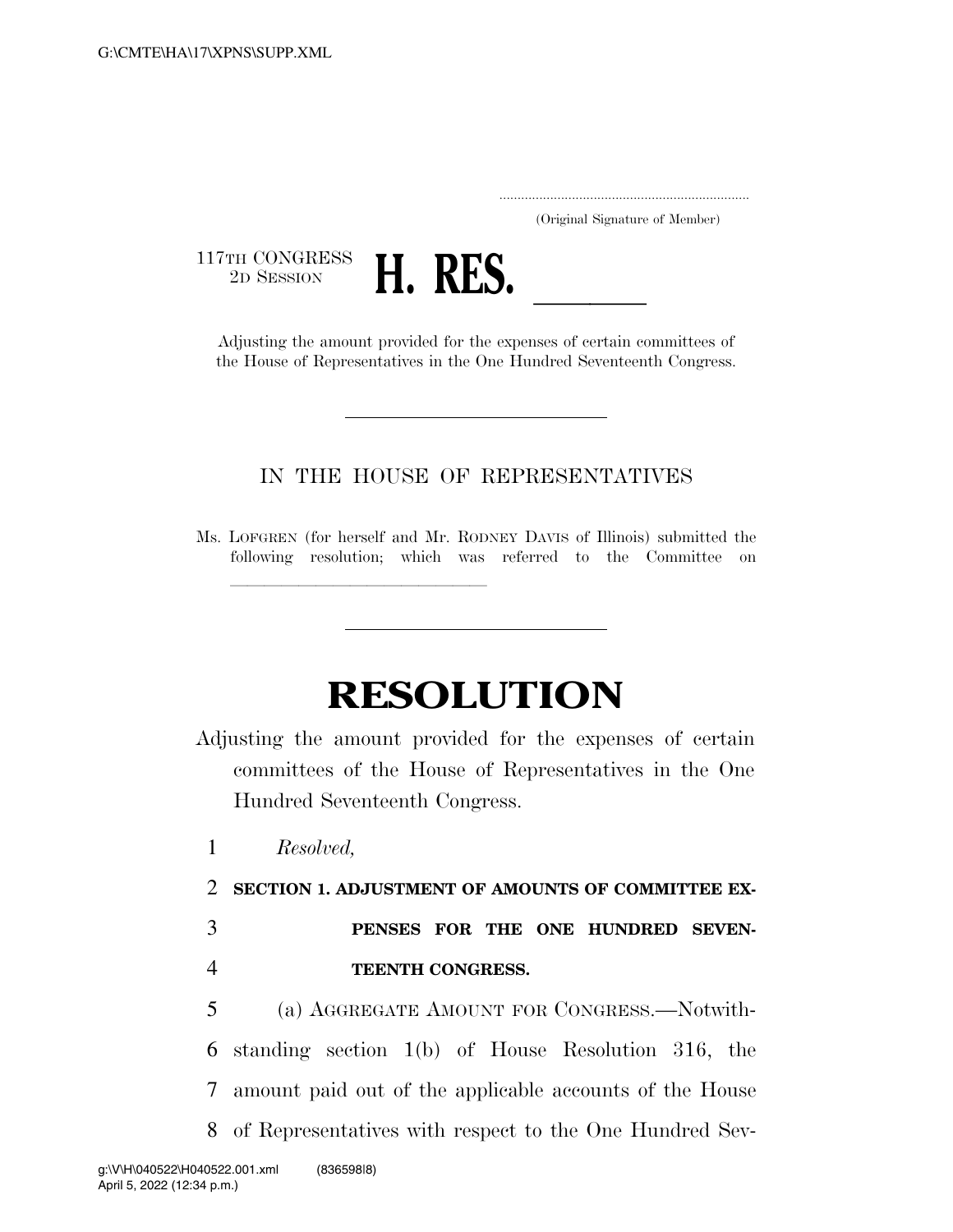enteenth Congress for the expenses (including the ex- penses of all staff salaries) of each committee named in such section shall be as follows: Committee on Agriculture, \$12,903,444; Committee on Armed Services, \$19,499,783; Committee on the Budget, \$11,444,418; Select Committee on the Climate Crisis, \$4,060,000; Committee on Edu- cation and Labor, \$16,514,033; Committee on Energy and Commerce, \$24,276,492; Committee on Ethics, \$7,366,162; Committee on Financial Services, \$18,828,344; Committee on Foreign Affairs, \$18,172,203; Committee on Homeland Security, \$16,877,072; Com- mittee on House Administration, \$12,071,622; Permanent Select Committee on Intelligence, \$13,740,458; Com- mittee on the Judiciary, \$17,862,842; Select Committee on the Modernization of Congress, \$2,146,625; Committee on Natural Resources, \$15,320,258; Committee on Over- sight and Reform, \$29,183,624; Committee on Rules, \$7,578,176; Committee on Science, Space, and Tech- nology, \$12,215,318; Committee on Small Business, \$6,831,416; Committee on Transportation and Infrastruc- ture, \$20,154,063; Committee on Veterans' Affairs, \$10,063,152; and Committee on Ways and Means, \$20,880,218.

 (b) SECOND SESSION LIMITATIONS.—Notwith-standing section 3(b) of House Resolution 316, the